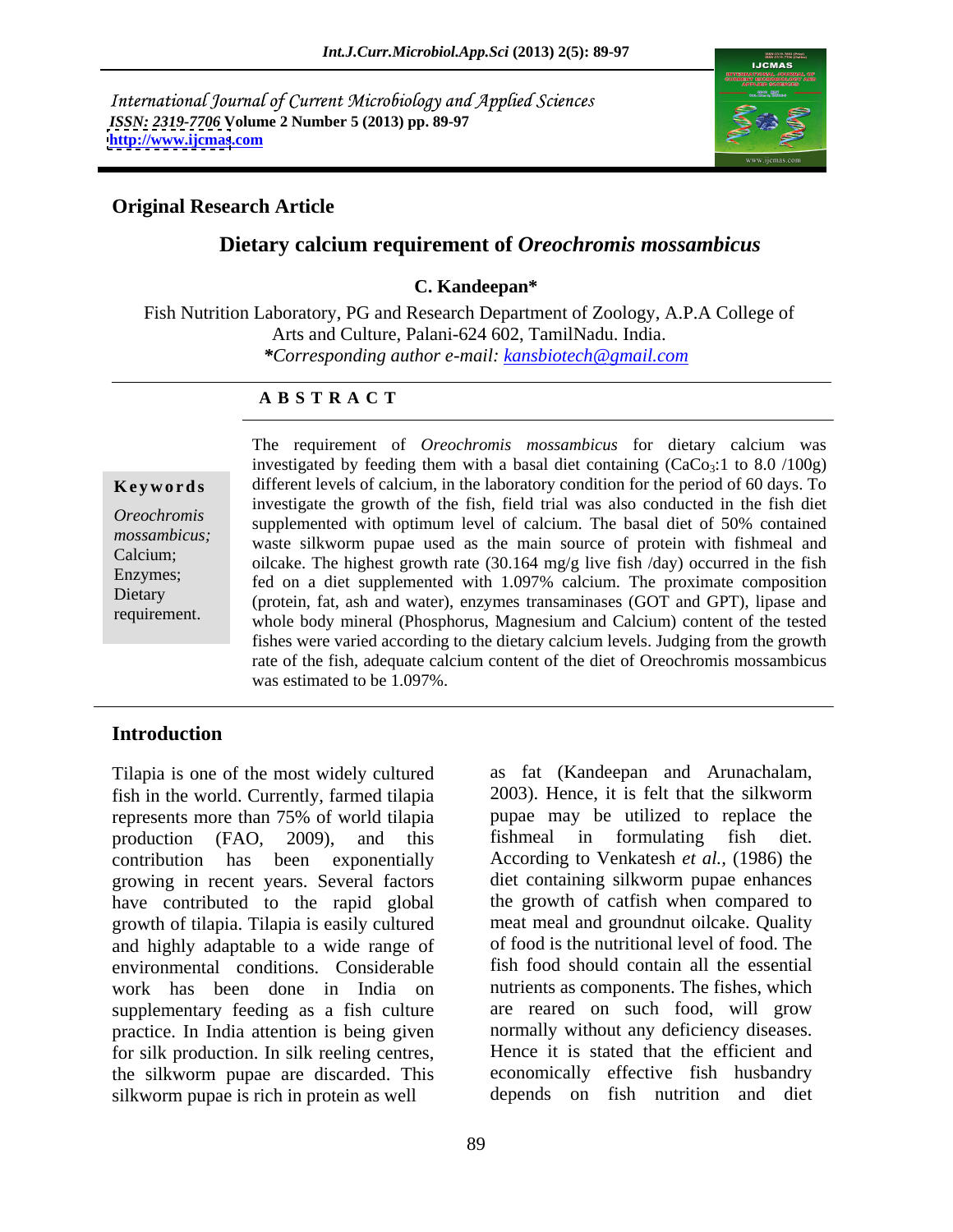development. Research and development presented in Table 1. The basal diet was organizations focus their attention on the formulated from 50% silkworm pupae, basic nutritional requirements of cultivated 20% fishmeal, 19% oil cake, 10% mydha species and the development of least count formulations based on commonly available ingredients. So much attention is These four components are dried in being given to basic and applied fish sunlight and subsequently dried at 60<sup>o</sup>C nutrition to furnish useful data for for 8 hours in hot air oven. Then they were formulating artificial fish diets. powdered and sieved. The basal feed (Muthukumar and Kandeepan, 2009). Minerals required by fish are calcium, to prepare different diets as given in Table magnesium, phosphorus (Kandeepan and 2. These components were mixed and Arunachalam, 2003, 2005, Poongulali and pelleted in a pelletizer, without steam and Kandeepan, 2008, Kandeepan and stored in bins. Poongulali 2009) and a number of trace elements such as copper, iodine, iron, Experimental Design manganese, selenium and zinc. Calcium as the function primarily structural Juveniles of *Oreochromis mossambicus* components of hard tissue (e.g bone, collected from local ponds near Palani, exoskeleton, scales and teeth). In addition TamilNadu, India were brought to the to its structural function, calcium is laboratory and acclimated to the laboratory essential for blood clotting, proper nerve condition and feeding schedule, keeping impulse transmission, osmoregulation and them in fibre glass (acrylic) aquaria as a cofactor for enzymatic processes. (60X30X30cm) at room temperature (28 (NRC. 1993). This satisfies the level of the  $\pm 1^{\circ}$ C). The acclimation period lasted for suggested calcium requirement for fish. 15 days. Individuals showing signs of But the low levels of calcium have found, disease or injury were removed during the poor growth and feed efficiency together acclimation period. Stock fishes were fed

The survey of literature on the hours at each time  $(8 - 10$  AM and  $6 - 8$ indicates that the supplementation of calcium is necessary. Hence, the present

biochemical composition of basal diet are (approximately 5% of its live body weight

formulated from 50% silkworm pupae, 20% fishmeal, 19% oil cake, 10% mydha and 1% vitamin premix.

 $\rm ^{o}C$ mixture was added to source for calcium pelleted in a pelletizer, without steam and stored in bins.

## **Experimental Design**

with deficiency symptoms in fish.  $ad\text{-}libitum$  with chopped pieces of fresh requirements of calcium for fishes PM) and gradually switched over to study was conducted to determine the schedule. Aquarium water was changed dietary calcium level and their effects on daily to keep it clean. Well-acclimated the growth, proximate composition, juveniles of *Oreochromis mossambicus* enzymes and whole body mineral content range of 1.22 to 2.21 g were selected from of *Oreochromis mossambicus*. the stock. Six different groups (Table 2) **Materials and Methods** and O-C7), each with 10 individuals were **Feeds** (60X30X30cm) containing 20 litres of tap The percentage composition and on an *ad-libitum* diet of formulated diets goat liver twice a day for a period of two hours at each time  $(8 -10$  AM and 6-8 formulated diet. Un-eaten food was removed from the tank after the feeding (O-C1, O-C2, O-C3, O-C4, O-C5, O-C6 introduced into rectangular acrylic tanks water. The six different groups were fed (approximately 5% of its live body weight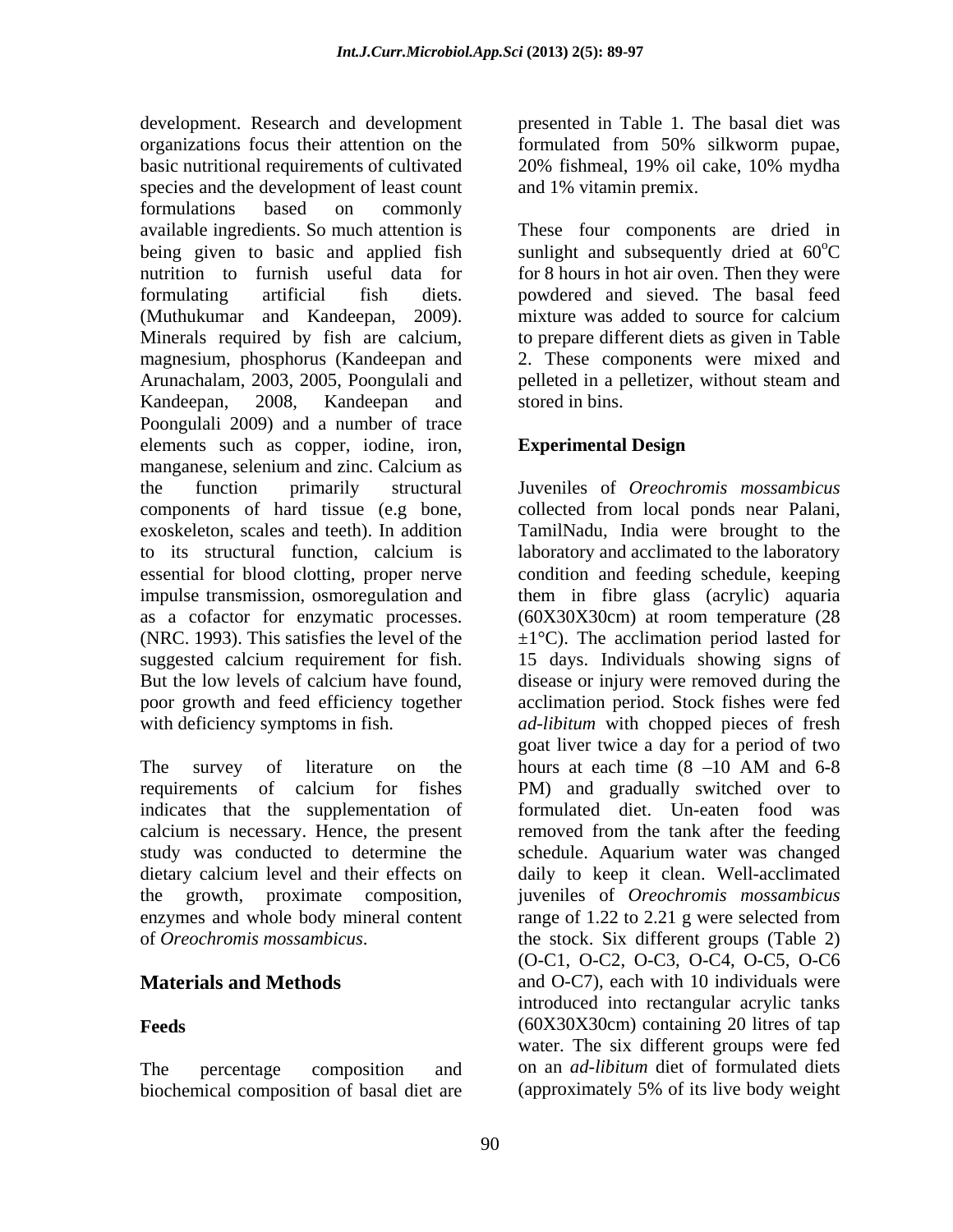and the food given was adjusted according to the increment in the weight of fish) with different levels of calcium The feeds and tested fishes were assayed supplementation such as C1, C2, C3, C4, for moisture (AOAC 1975), Protein C5, C6 and C7 (Table 2). Triplicate was maintained for each diet. The test fish Chloroform and Methanol), Ash  $(560^{\circ}C)$ , were fed twice a day at 8 AM and 6 PM Energy (Fisher 1979; Jana 1980), for two hours at each time. The aquarium Phosphorus (Fiske & Subbarow, 1925), water was renewed daily to keep it clean. Calcium and Magnesium (Tacon and De The rearing experiment was carried out for Silva, 1983). Transaminases (GOT and 60 days. Each group was weighed GPT) and lipase were estimated in tested accurately on the first day of fishes by Wooten (1964) and Oser (1965) experimentation for their live weight. To find out the initial dry weight of test individuals, five sample individuals of similar body weight and experimental state were sacrificed and dried to weight constant in hot air oven. The test studies were subjected to analysis of individuals were weighed periodically on 15 days interval period. On the day of Multiple Range Test (SPSS/PC) to termination of experiment, the test individuals were weighed in live condition and dried to weight constant to estimate the final dry weight of test individuals. **Results and Discussion** The dried samples of test fish were stored in a desicator for subsequent biochemical analysis. To investigate the growth of fish the diet of C1.The results revealed that the when fed on artificial diet supplemented fish exhibited maximum growth i.e., with optimum level of calcium, field trials 30.164 mg live weight/ g live fish/ day were conducted in outdoor cement tanks at when fed on diet C1. Then there was a ground level with the dimension of gradual decrease in the growth rate of fish  $230X160X88cm$ . According to their size,  $\frac{8}{38}$  a function of increase in the calcium the density of fingerlings reared was content of diet and reached the level of and fish from by the statistical according to the statistical method of the statistical method of the statistical method of the case of experimental level is the first Columb Technology of the statistical method of the ca

Growth  $=$  Final live weight  $-$  Initial live

Growth rate = Wt. gained by the fish  $\ell$  on different diets supplemented with<br>Initial W<sub>t</sub> of fish Y No of event days different levels of calcium is expressed in Initial Wt. of fish X No. of expt. days

Gain in energy content  $(J)$  = Final energy

Conversion rate  $=$  Gain in energy content

The feeds and tested fishes were assayed (Jayaraman, 1981), Fat (Soxhlet with Chloroform and Methanol), Ash  $(560^{\circ}C)$ , C), Energy (Fisher 1979; Jana 1980), method, respectively.

## **Statistical analysis**

Data from the calcium requirement variance and Student Newman - Keul's determine differences in means (P< 0.05

# **Results and Discussion**

adjusted. 6.039 mg live weight/ g live fish/ day Data processing and evaluation of growth<br>
colour Table 3) *Oreochromis mossambicus* grows well on as a function of increase in the calcium when the fish was fed on diet with 4.297% calcium(Table 3).

weight. To be more appropriate, the growth rate of content – Initial energy content exhibited the same trend of growth as *Oreochromis mossambicus* when reared on different diets supplemented with different levels of calcium is expressed in terms of energy value in Table 3. In terms of energy also *Oreochromis mossambicus* observed in terms of live weight. The fish group, which exhibited maximum growth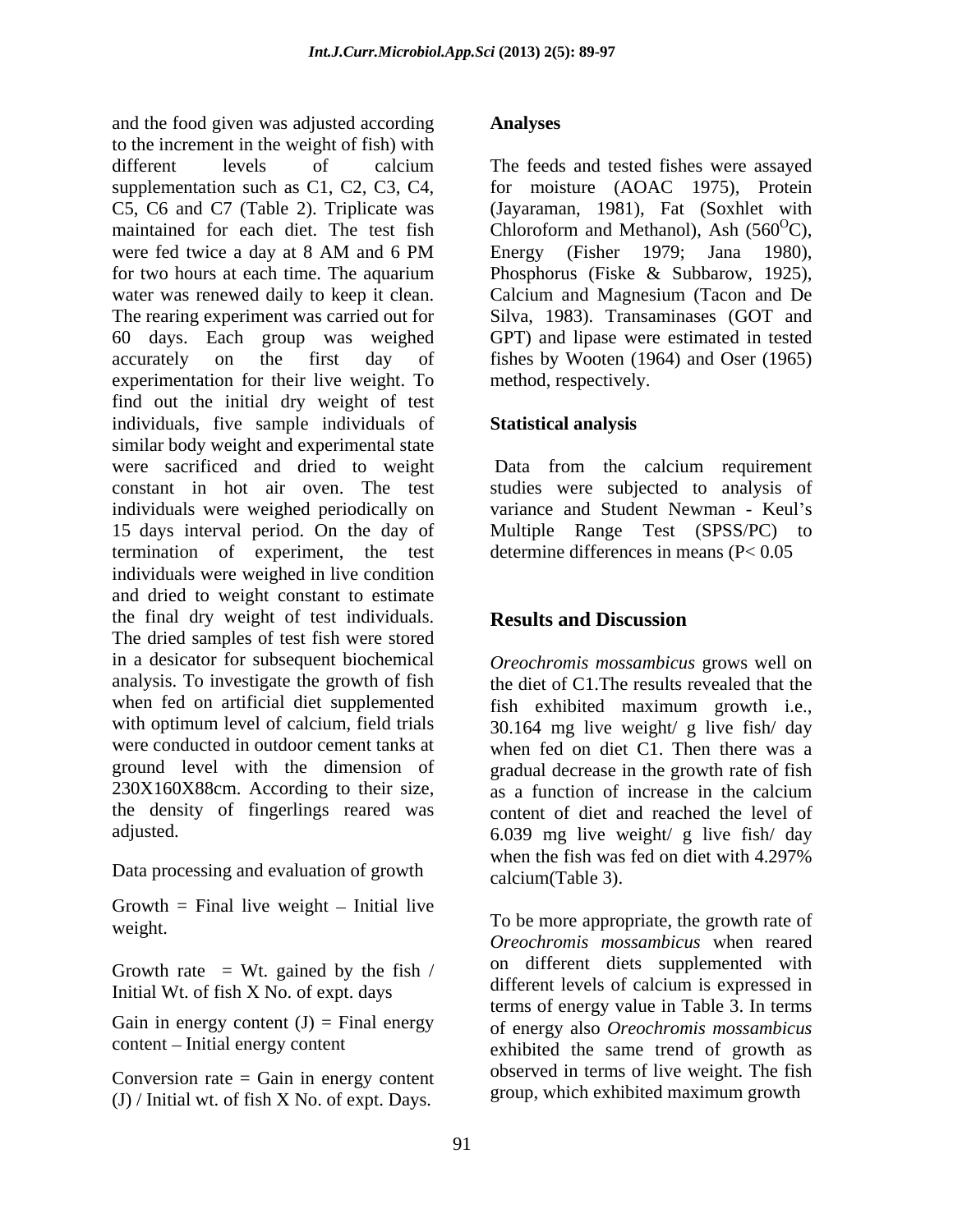| Ingredient   Percent |            | <b>Biochemical composition</b> | Percent         |
|----------------------|------------|--------------------------------|-----------------|
| Silkworm             | 50         | Moisture                       | $08.3 \pm 0.21$ |
| pupae                |            | Protein                        | $45.3 \pm 0.32$ |
| Fish meal            | $\Delta$   | Lipid                          | $23.7 \pm 0.20$ |
|                      | ZU         | Ash                            | $21.6 \pm 0.39$ |
| Oil cake             | 19         | <b>Minerals</b>                |                 |
|                      |            | Calcium                        | 01.097          |
|                      |            | Magnesium                      | 00.051          |
| Mydha                | 10         | Phosphorus                     | 00.714          |
| Vitamin<br>Premix    | $\Omega$ 1 | Energy value (KJ)              | 22.363          |

**Table.1** Composition and biochemical composition of basal diet

**Figure.1** Effect of calcium supplementation to diet on body composition of *O.mossambicus.*



**Table. 2** Diets with basal feed mixture and calcium supplementation and their total calcium content

| Diets with<br>Calcium<br>supplementation | Feed<br>mixture<br>(g) | Calcium source<br>supplemented<br>(Ca Co <sub>3</sub> ) (g) | <b>Total Calcium</b><br>Content $(\%)$ |
|------------------------------------------|------------------------|-------------------------------------------------------------|----------------------------------------|
| C1 Control                               | 100                    | $\mathbf{u}$                                                | 1.097                                  |
| C2                                       | 100                    |                                                             | 1.497                                  |
| $\cap$<br>$\cup$                         | 100                    |                                                             | 1.897                                  |
| C <sub>4</sub>                           | 100                    |                                                             | 2.697                                  |
| C <sub>5</sub>                           | 100                    |                                                             | 3.497                                  |
| C6                                       | 100                    |                                                             | 4.297                                  |
|                                          |                        |                                                             |                                        |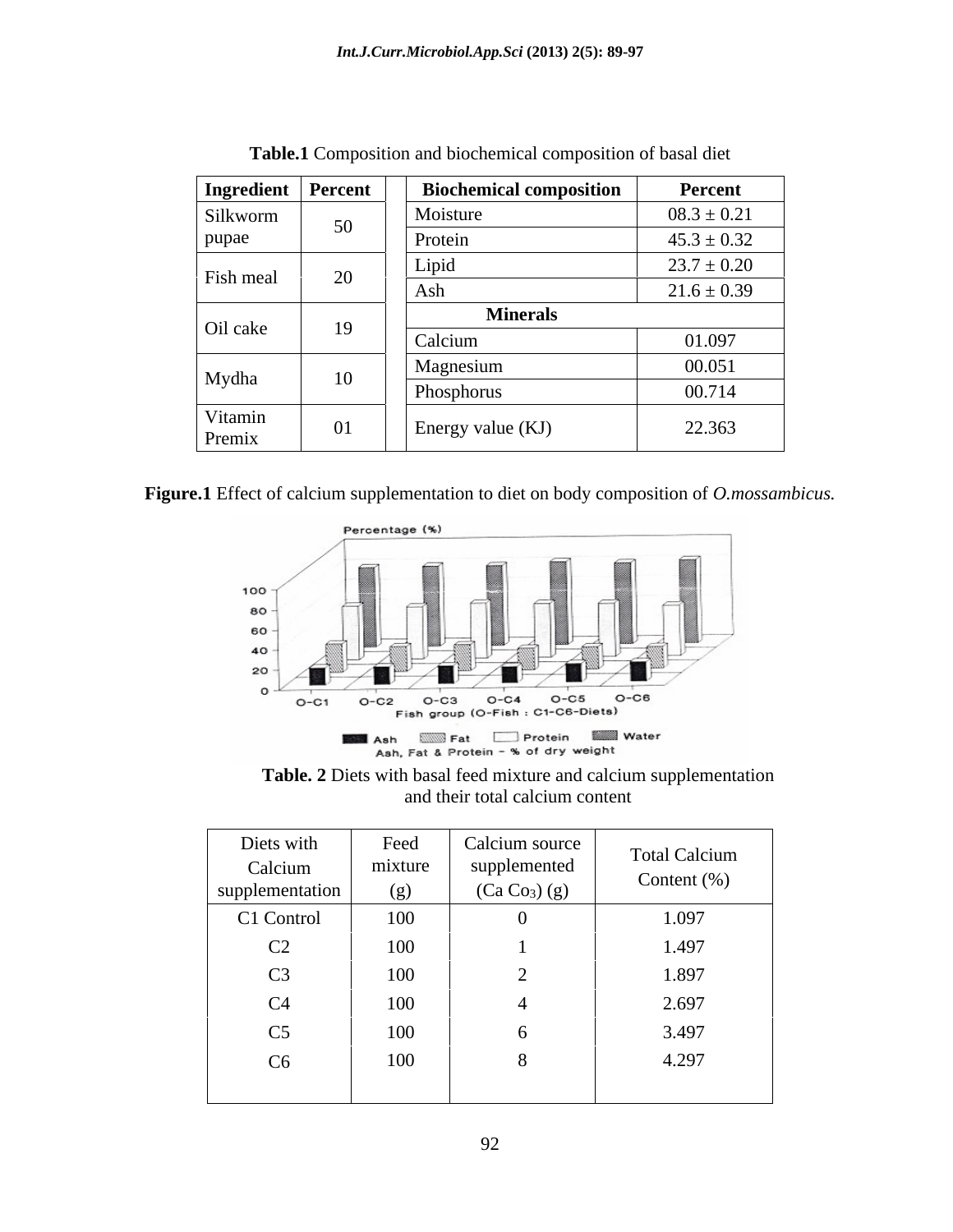in terms of energy value, found as O-C1 i.e., the fish group which received 1.097% is lesser amount. In our present calcium when compared to all other fish investigation, the protein content of diet is groups, which received diets with higher around 40%. Hence, the calcium levels of calcium supplementation (Table 3). The growth rate of this group was through diet is lesser. The growth of 77.744 Joules/ g live fish/day. This level *Oreochromis mossambicus* at optimum was gradually decreased to 56.028 J/ g live level of calcium has been verified by fish/day in the fish group (C1-C6), which means of field trials. The growth rate of received the diet with 4.297% calcium. Oreochromis mossambicus is less in the One- way analysis of variance of growth field when compared to the results rate of different groups of individuals obtained (30.164 mg/g live fish/day) in the revealed that the different diets have laboratory (Table 3). In the field the fish significant effects on growth and hence, encounter changes in physical, chemical the groups of fish were heterogenous. and biological parameters such as the

Further, the growth rate data were  $CO_2$  and pH of water. Because of all, the subjected to Student Newman - Keul's test growth is less when compared to the and classified in to two homogenous subsets at 0.05 level of significance. From this, it is clear that the diet O-C1, which The proximate chemical composition of gave maximum growth, might have *Oreochromis mossambicus*, which were contained the sufficient amount of reared on diets supplemented with calcium. Hence, it is concluded that the different levels of calcium, was presented diets of that groups with 1.097 mg were in Table 4 and Fig.1.The fish group O-C1, considered as the optimum requirement for which was fed on diet with 1.097% *Oreochromis mossambicus*. Hence, this calcium, exhibited protein content 58.25%. diet was considered as optimum one. The This level was more when compared to optimum requirement of these fishes is other fish groups, which received diets compared to that of other fishes studied. with low levels of calcium The optimum calcium requirement for *Oreochromis aureus* ranges from 0.24 to different fish groups did not have any 1.5 g kg-1 for better growth and feed definite relationship with protein content; conversion (Robinson *et al.*, 1987). it had inverse relationship with water. The Further, they have stated that growth correlation coefficient (r) calculated for increased with increasing calcium these two parameters were -0.809 and the concentration up to 0.1% in the diet. regression equation developed was  $Y =$ Rodgers (1984) showed that ambient 171.66 – 1.1750X.Generally, the fast calcium concentration had a pronounced growing fishes contain more amount of effect on calcium dynamics. Schwarz protein. In the present observation also the (1995) considered that calcium fishes, which grow fast, contain more requirements of fish are usually adequately amount of protein. It appeared that the fish supplied from the water and the calcium groups, which received optimum level of content in the food can thus be minimized. dietary calcium supplementation. When compared to these values, the contained more protein. Viola *et al.* optimum dietary requirement of (1986a) have reported that the protein

93

magnesium for *Oreochromis mossambicus* is lesser amount. In our present around 40%. Hence, the calcium requirement of *Oreochromis mossambicus Oreochromis mossambicus* at optimum *Oreochromis mossambicus* is less in the changes in temperature, dissolved  $O_2$  and growth obtained in the laboratory.

which was fed on diet with 1.097% with low levels of calcium supplementation. The fat content of it had inverse relationship with water. The correlation coefficient (r) calculated for dietary calcium supplementation,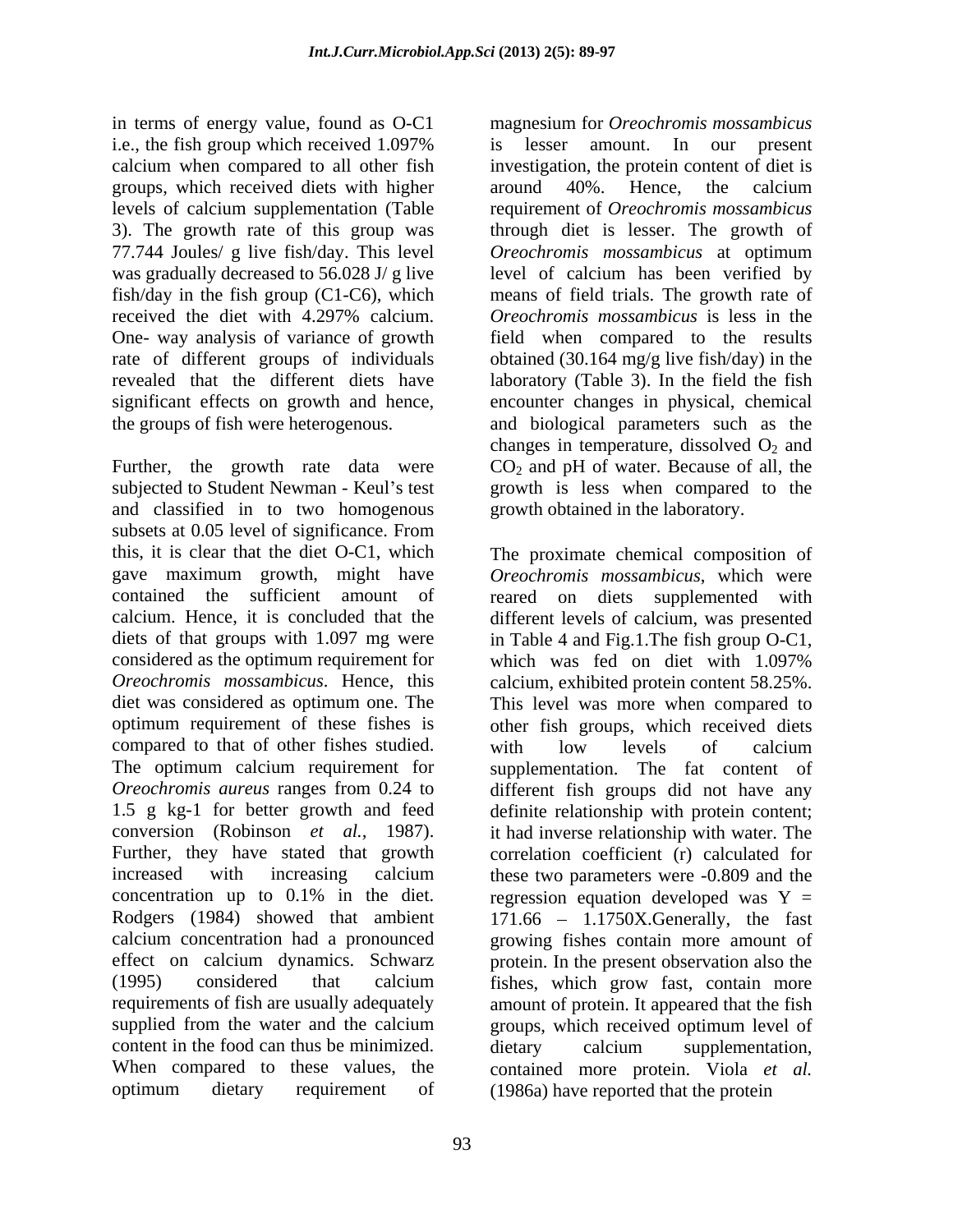| <b>Table.3</b> Effects of different levels of calcium supplementation in diets on growth (live             |  |
|------------------------------------------------------------------------------------------------------------|--|
| weight gained and in terms of energy gained) of <i>O. mossambicus</i> $(1.470 \pm 0.150 \text{ g})$ . Each |  |
| value is the average $(\pm SD)$ performance of 3 groups, consist of 10 individuals.                        |  |

| Diets    | Calcium<br>$(\%)$ | Total<br>growth<br>(g) | <b>Growth rate</b><br>$(mg/g$ live<br>$fish$ /day) | Total energy<br>gained<br>(KJ) | Rate of energy<br>gained<br>$(J/G$ live<br>fish/day)                                      |
|----------|-------------------|------------------------|----------------------------------------------------|--------------------------------|-------------------------------------------------------------------------------------------|
| O-C1 $@$ | 1.097             |                        | $31.6 \pm 1.00$   30.164 $\pm 0.86$                |                                | $36.246 \pm 0.66$ 77.744 $\pm 3.44^{\circ}$                                               |
| $O-C2$   | 1.497             | $26.40 \pm 2.55$       | $26.331 \pm 1.47$                                  |                                | $\vert$ 50.113 ± 0.82 $\vert$ 72.408 ± 1.85 <sup>b</sup>                                  |
| $O-C3$   | 1.897             | $15.26 \pm 2.60$       | $18.693 \pm 0.87$                                  |                                | $40.248 \pm 0.75$   61.032 $\pm 4.52$ <sup>c</sup>                                        |
| $O-C4$   | 2.697             |                        |                                                    |                                | $15.10 \pm 0.18$   17.480 $\pm$ 1.69   46.545 $\pm$ 1.13   60.283 $\pm$ 5.06 <sup>c</sup> |
| $O-C5$   | 3.497             | $12.90 \pm 0.19$       | $13.672 \pm 1.39$                                  | $38.364 \pm 0.71$              | $59.022 \pm 2.99$ <sup>d</sup>                                                            |
| $O-C6$   | 4.297             | $05.82 \pm 2.49$       | $06.039 \pm 0.17$                                  |                                | $40.012 \pm 0.99$   $56.028 \pm 2.91^{\circ}$                                             |

©=Control Diet; Means in columns that have different superscripts are significantly different (P<0.05). Field trial = Optimum Calcium diet (0.165%), Total growth (12.122 g), Growth rate (8.826 mg/ g live fish / day)

**Table.4** Effects of dietary Calcium on body composition, enzymes and whole body mineral content of *Oreochromis mossambicus*.

| Fish<br>group | DC<br>(% ) | Transaminases<br>$(\mu$ moles Pyruvate/<br>Protein<br>mg protein/hr)<br>(% )                                                                 |     |            | $\operatorname*{Fat}% \nolimits_{\mathbb{Z}}\left( \mathbb{Z}^{\Sigma\left( 1\right) }% ,\mathbb{Z}^{\Sigma\left( 2\right) }\right)$<br>(% ) | Lipase<br>(units/<br>g live                                                                | Whole body<br>mineral content |    |                     |
|---------------|------------|----------------------------------------------------------------------------------------------------------------------------------------------|-----|------------|----------------------------------------------------------------------------------------------------------------------------------------------|--------------------------------------------------------------------------------------------|-------------------------------|----|---------------------|
|               |            |                                                                                                                                              | GOT | <b>GPT</b> |                                                                                                                                              | tissue)                                                                                    |                               | Ca | Mg                  |
| $O-C1$        |            | $1.097$   53.70±1.55   1.21±0.06   1.52±0.03   28.6   1.34±0.03   1.696 <sup>ab</sup>   3.002 <sup>a</sup>                                   |     |            |                                                                                                                                              |                                                                                            |                               |    | $0.110^{a}$         |
|               |            | O-C2   1.497   52.40±1.87   1.32±0.03   1.53±0.04   25.1   1.62±0.05   1.598 <sup>b</sup>   3.152 <sup>b</sup>                               |     |            |                                                                                                                                              |                                                                                            |                               |    | $0.122^b$           |
| $O-C3$        |            | $1.897$ 55.20 $\pm$ 1.63                                                                                                                     |     |            |                                                                                                                                              | $1.09\pm0.04$   $1.30\pm0.06$   $26.2$   $1.55\pm0.04$   $1.756^{ab}$   $3.419^{c}$        |                               |    | 0.115 <sup>bc</sup> |
|               |            | $\vert$ O-C4 $\vert$ 2.697 $\vert$ 54.10±1.58 $\vert$                                                                                        |     |            |                                                                                                                                              | $1.15\pm0.03$   $1.38\pm0.04$   $21.6$   $1.86\pm0.05$   $1.999$ <sup>ab</sup>   $3.324^c$ |                               |    | 0.127 <sup>cd</sup> |
|               |            | O-C5   3.497   53.60±1.45   1.23±0.05   1.54±0.03   22.5   1.78±0.04   1.954 <sup>a</sup>   3.659 <sup>d</sup>   0.132 <sup>d</sup>          |     |            |                                                                                                                                              |                                                                                            |                               |    |                     |
|               |            | $O\text{-C6}$   $4.297$   $51.00\pm1.52$   $1.59\pm0.03$   $1.59\pm0.02$   $21.6$   $1.86\pm0.02$   $1.978^{ab}$   $3.781^{d}$   $0.129^{d}$ |     |            |                                                                                                                                              |                                                                                            |                               |    |                     |

 $\odot$  = Control Diet, DC (%) = Dietary calcium

Means in columns that have different superscripts are significantly different (P<0.05).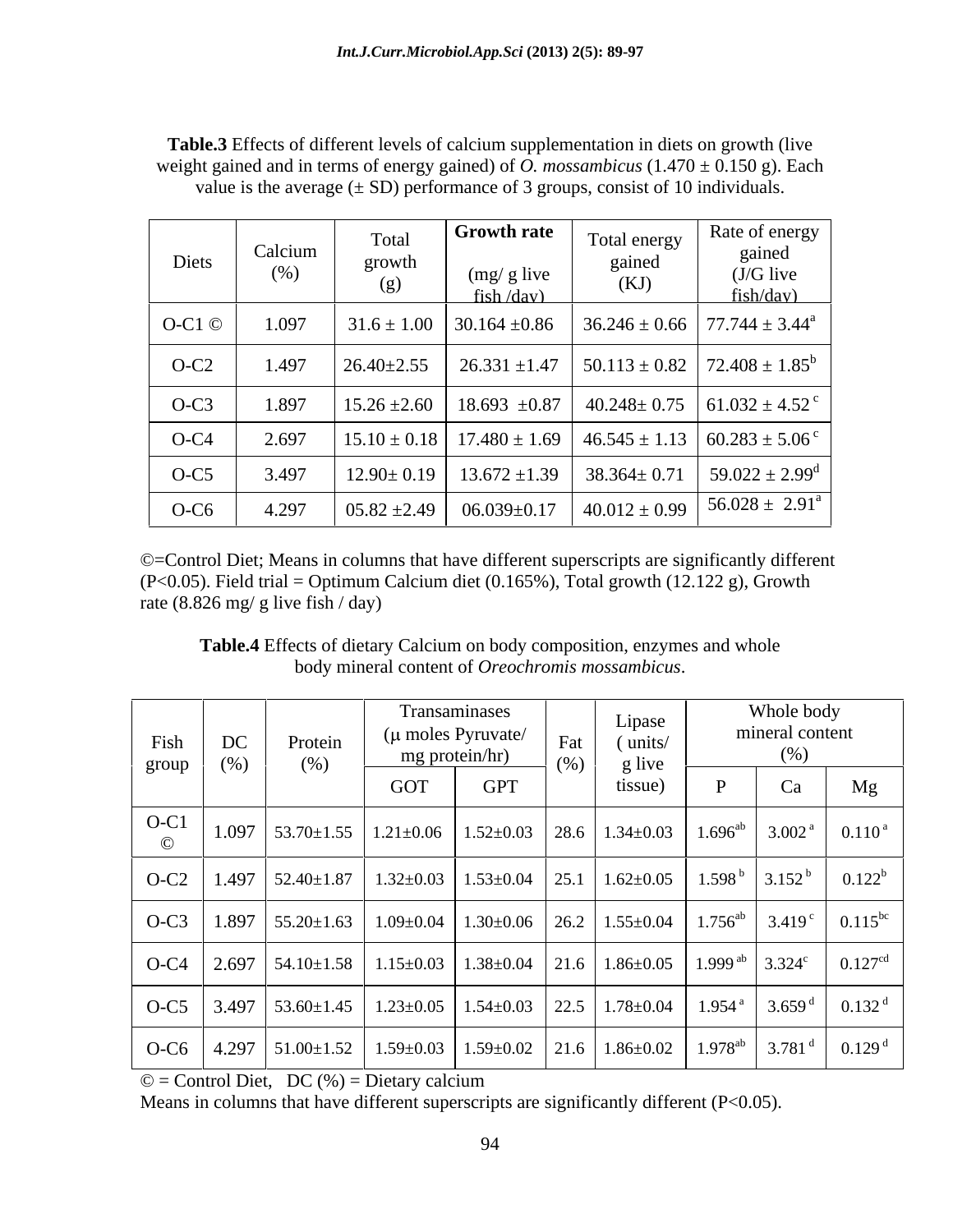content of tilapia was high when it was 1985). This appears that the transaminases reared on optimum level of phosphorus. Show only normal activity in well growing According to them, this may be due to fishes. The activity of transaminases activation of protein synthesizing increases, when the protein content enzymes. Further they have stated that the decreases. This statement is also fat content was correspondingly decreased confirmed in this present study. The same and this may be due to the inhibition of trend was observed in the level of fat and breakdown of fat by  $\beta$  oxidation. Similar the activity of lipase. The lipase activity in observation has been made by a number of authors in different species of fishes diet was 1.34-units/ g live tissue. This (Tacon *et al.*, 1984). Takeuchi and level decreased to 0.28 units/g live tissue<br>Nakazoe (1981) have also observed that as the fat content increased to 23.6% Nakazoe (1981) have also observed that the fat content decreases as the phosphorus level increases in the diet (See Tacon *et*  activity of lipase, the fat content decreases. *al*., 1984; Arunachalam, 1986). This fact also confirmed by the present observation studies in *Oreochromis mossambicus* on the water content and fat content of which was 0% in the fish receiving control fishes, which are reared on diets diet with 1.097% calcium increased up to containing different levels of calcium. The ash content did not vary significantly (Figure.1). The ash content does not show<br>any significant variation as observed by any significant variation as observed by As per the statistical analysis (One-way Arunachalam (1986) in *Oreochromis mossambicus*, which were reared at test), the dietary calcium levels have the different environmental conditions. significant effects on calcium retention in

The activity of transaminases (GOT and GPT) and lipase in the muscle of on diets supplemented with different levels of calcium were presented in Table IV. body calcium content of fishes, fed on Generally, the activity of GOT is less graded levels of calcium. Ogino *et al.*, Generally, the activity of GOT is less when compared to the activity of GPT in (1976) have also reported that the whole all fish groups received different diets. In body calcium content of rainbow trout *Oreochromis mossambicus* which was fed increased from 0.084 to 0.146%, when it *Oreochromis mossambicus* which was fed activity of GOT was  $1.21\mu$  moles increasing levels of calcium from 0.046% pyruvate/ mg protein /hr and of GPT was  $1.52 \mu$  moles pyruvate/mg protein/hr. This enzyme level fluctuated without showing any regular trend according to the level of calcium present in the diets. But the fluctuation was according to the level of protein content of fish. Similar observation has been made in different species (Sree Ramulu Chetty *et al*.,1980; Goel *et al.,*

95

decreases. This statement is also the fish with 28.6% lipid receiving control level decreased to 0.28 units/ g live tissue as the fat content increased to 23.6% (Table 4). Only due to increase in the From the whole body mineral retention 4.297% when the dietary calcium level increased to 4.30% (Table 4).

*Oreochromis mossambicus* when reared level of calcium (Table 4). Similar on control diet (1.097% calcium) the Anova and Student Newman  $-$  Keul's *Oreochromis mossambicus*. But the variation in whole body phosphorus and magnisium was not consistent with the observations have been made on whole body calcium content of fishes, fed on graded levels of calcium. Ogino *et al.*, (1976) have also reported that the whole body calcium content of rainbow trout increased from 0.084 to 0.146%, when it was fed on diets supplemented with increasing levels of calcium from 0.046% to 0.779%, while other minerals did not show drastic changes. Robinson *et al.,* (1984, 1986) have found that the dietary calcium levels of *Tilapia aurea* and *Ictalurus punctatus* did not affect magnesium and phosphorus concentration. In the present observation, it is derived that the mineral, which was given as supplementation with diet, increased in the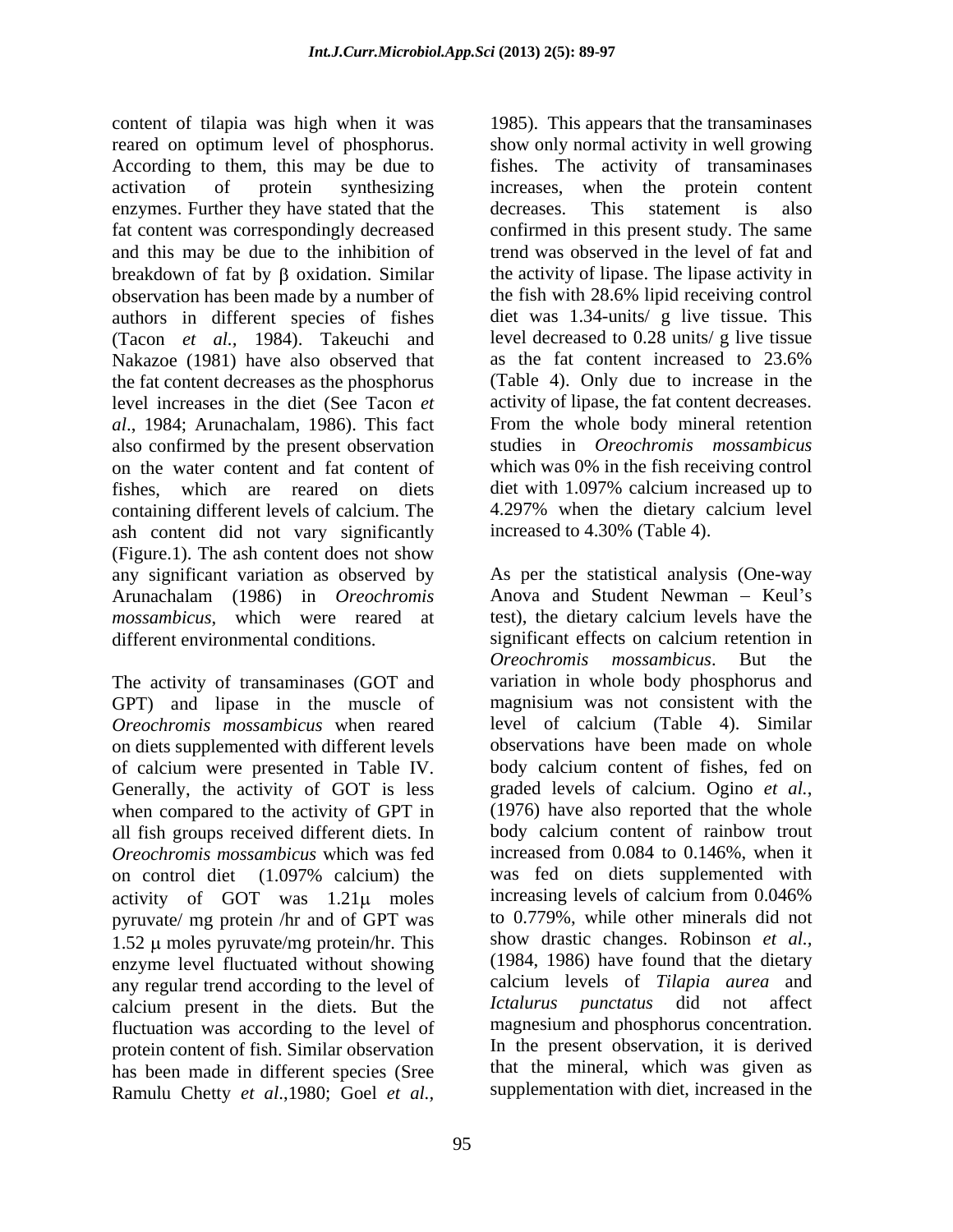body according to the levels of Chemicoazo stress. Indian. J.Fish.32 supplementation, while other minerals did  $(4)$ :  $488 - 491$ . not show any consistent changes. The Kandeepan, C., and Arunachalam, S. body mineral content is more than the dietary level of the same, and this may be for normal health and mineralisation (Ogino and Chiou, 1976; Robinson *et al.*

- Arunachalam, S., 1986. Physiological 2005. Dietary phosphorus requirement<br>
ctudies on Freshweter estrich of *Oreochromis mossambicus*.J. Ph.D.Thesis submitted to Madurai Kamaraj University. Madurai.pp.148.
- Methods of Analysis Washington. The<br>DC USA B 1004
- Jana, B., 1980.Calorific values as Muthukumar, P., and Kandeepan, C.<br>functions of mainbody constituents in 2009. Effects of diets containing some freshwater teleosts. Indian. J.
- Jeyaraman, J., 1981. Laboratory manual in *cavicius*. J. Nat.Sci.<br>
biochamistry Wilsy. Fastern Ltd. Bioinform. 1:78–80. biochemistry. Wiley Eastern Ltd. BIOInform. 1:78–80.<br>National Research Council..
- FAO., Food and Agriculture Organization (1993). Nutrient requirement of fish.<br>
of the United Nations 2009 2007 Washington.D.C; National Academy of the United Nations. 2009. 2007 Washington Washington Press. FAO yearbook. Fishery **Figure 2018** Press.
- 
- Fisher, Z., 1979. Selected problems of fish Vol 1 Eds: J.E.Halver and K.Tiews <sup>Japan</sup><br>H Hoopemann GMBH and Co. Berlin 1997 H.Heenemann GMBH and Co, Berlin,
- Fiske, C.H., and Subbarow, Y. 1925. The Chemistry 14 1 at a McGraw Hill Colorimetric determination of calcium Publishing Co. colorimetric determination of calcium. J. Biol. Chem. 66: 375 – 400.
- Goel, K.A., S.K. Tyagi and Awasti, A. K. Poongulal Post and Kandeepan, C. 2008.<br>1985 Enzymological probes in liver Dietary calcium requirement of the 1985. Enzymological probes in liver, kidney and muscles of *Heteropnestes fossilis* under phenylene Brown

 $(4): 488 - 491.$ 

- 1986). Advances In Biotechnology, 24<sup>th</sup> and **References** India pp.48 – 55. Kandeepan, C., and 2003. Phosphorus supplementation to fish diet containing silk worm pupae as a protein source. Proceedings of International Seminar on  $th$  and and  $25<sup>th</sup>$  Feb.2003.P.R.College, Tanjore, India pp. $48 - 55$ .
	- studies on Freshwater catfish. Of *Oreochromis mossambicus.* J. Kandeepan,C.,. and Arunachalam, S. 2005. Dietary phosphorus requirement of *Oreochromis mossambicus*.J. Ecobiol.  $17(6):571 - 579$ .
- Association of Official Analytical Dietary magnesium requirement of the Chemists (AOAC)., 1975. Official *Oreochromis mossambicus*. J. Nat. Sci.<br>Methods of Analysis Washington Technol. Life Sci. Bioinform. 1: 67 – Kandeepan, C., and Poongulali, C.2009. *Oreochromis mossambicus*. J. Nat. Sci. Technol.Life Sci. Bioinform. 1: <sup>67</sup> 72.
	- DC.USA.P.1094.<br>a B 1980 Calorific values as Muthukumar, P., and Kandeepan, C. functions of mainbody constituents in 2009. Effects of diets containing<br>some freshwater teleosis Indian I different proportions of chicken Fisher. 27: 269 – 272. **intestine waste on growth of** *Mystus* Muthukumar, P., and 2009. Effects of diets containing different proportions of chicken *cavicius*. J. Nat.Sci. Technol. Life Sci. Bioinform. 1:78–80.
	- pp.77-78. National Research Council., National Research Council., (1993).Nutrient requirement of fish. Washington.D.C;National Academy Press.
- and aquaculture statistics. Ogino, C., and Chiou, J. Y. 1976. Mineral <http://www.fao.org/fishery/publication> requirements in fish II.Magnesium <s/yearbooks/en>. Figure 1.1 and the requirement of carp. Bull. Japanese requirements in fish II.Magnesium Soc. Scient.Fisher.42: 71-75.
	- bioenergetics. In: Proceedings of Ogino,C., and Takeda, I.I.1976. Mineral World Symposium on Finfish Nutrition and Fishfeed Technology, Calcium requirements in carp. Bull. requirements in fish III.Calcium and Calcium requirements in carp. Bull. Japanese Soc.Scient.Fisher. 42: 793- 799.
	- Germany.pp.17-44. Oser, B. L., 1965 Hawk's Physiological Chemistry 14<sup>th ed.</sup> Tata McGraw Hill Publishing Co., Ltd.Bombay.NewDelhi.pp.1-1472.
		- Poongulali, C., and Kandeepan, C. 2008. Dietary calcium requirement of the catfish *Mystus vittatus*. J. Ecobiol.  $23(2):187 - 195.$